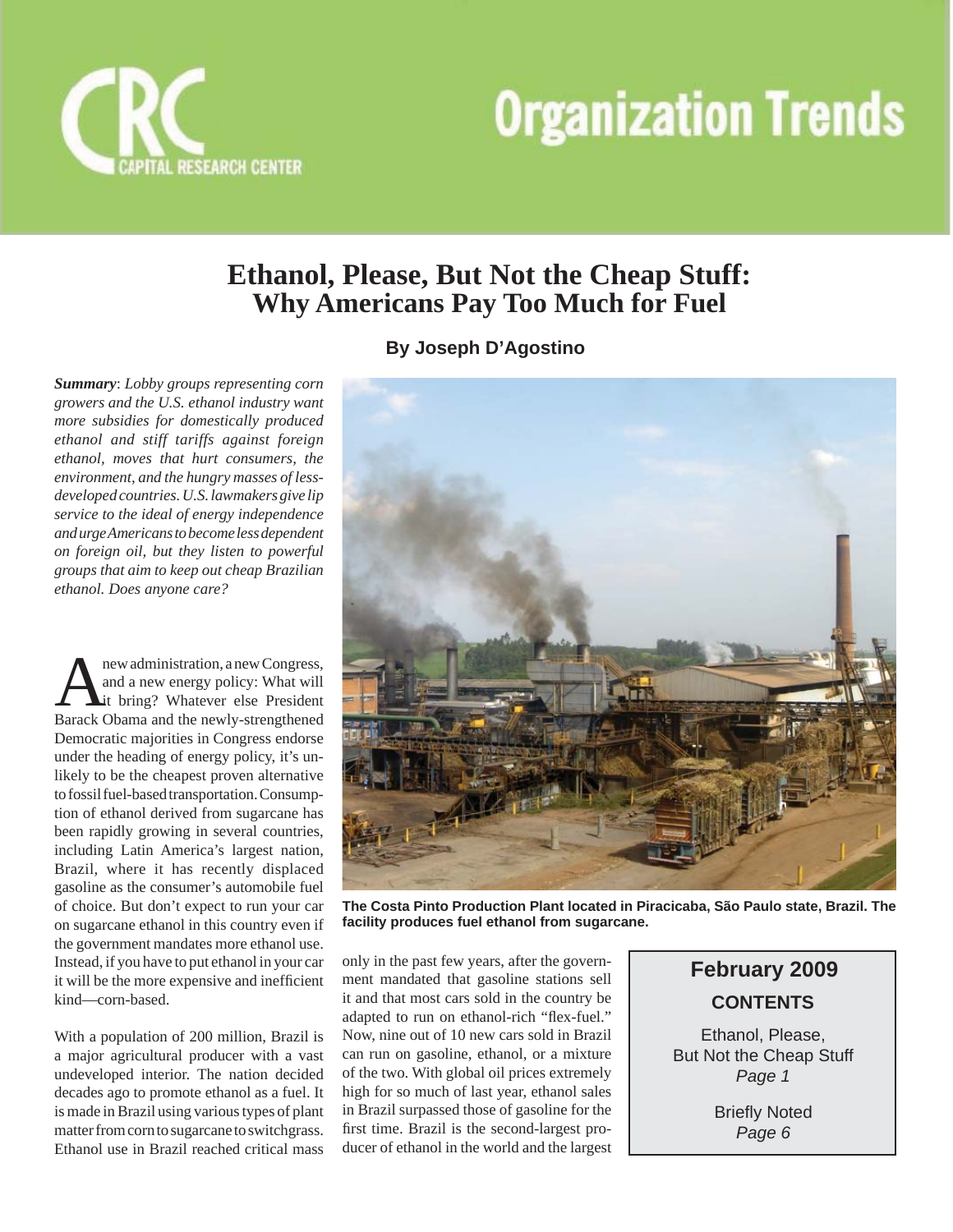producer of ethanol from sugarcane. It wants to expand its production of sugarcane and ship enormous amounts overseas, including far more than it currently exports to the United States.

The U.S., the No. 1 global producer of ethanol, doesn't want Brazilian sugarcane ethanol even though it's cheaper and more efficient to use than American corn ethanol. American corn-growing conglomerates such as Archers Daniels Midland (ADM) have lobbied to maintain longstanding U.S. policies giving agricultural subsidies and tariff protection to corn ethanol. Now the American ethanol industry has become a power in its own right, and it intends to keep American tax and consumer dollars flowing its way. Last year, Congress passed a \$300 billion farm bill over President Bush's veto that contained a 45-cent tax credit for every gallon of corn ethanol that is blended into gasoline (a drop from 51 cents per gallon in a 2005 law). American taxpayers pay at least \$4.5 billion a year for the ethanol subsidy. The U.S. also discriminates against Brazilian sugarcane ethanol by slapping a 54-cent per gallon tariff on it, thereby pricing it out of the market.

During his campaign for the presidency Barack Obama spoke often about the need for alternative fuels to displace most fossil

**Editor:** Matthew Vadum

**Publisher:** Terrence Scanlon

#### *Organization Trends*

is published by Capital Research Center, a non-partisan education and research organization, classified by the IRS as a 501(c)(3) public charity.

**Address:** 1513 16th Street, N.W. Washington, DC 20036-1480

**Phone:** (202) 483-6900 **Long-Distance:** (800) 459-3950

**E-mail Address:** mvadum@capitalresearch.org

**Web Site:** http://www.capitalresearch.org

*Organization Trends* welcomes letters to the editor.

**Reprints** are available for \$2.50 prepaid to Capital Research Center.

fuel use. But he supported retaining the tariff on Brazilian ethanol and the subsidy for American corn ethanol in last year's farm bill, stances that delighted ADM, the agricultural giant based in his home state of Illinois. (As a U.S. senator, he has allowed ADM to fly him on its corporate jets at least twice.) Obama was campaigning for president and thus absent on May 22 when the Senate voted 82-to-13 to override the Bush veto of the bill. But his strong support for corn ethanol subsidies helped him win downstate Illinois voters when he first ran for the U.S. Senate in 2004 and Iowa caucus voters when he won the first major contest of the 2008 Democratic presidential campaign. As a senator, Obama in 2005 successfully attached an amendment to that year's highway bill that gave up to \$30,000 in income tax credits to gas station owners who installed pumps for E85, a blended fuel containing 85% ethanol.

Senator Obama also promised to keep out foreign sugarcane ethanol.

"As it relates to our country's drive toward energy independence, it does not serve our national and economic security to replace imported oil with Brazilian ethanol," Obama said on the Senate floor while President Bush was negotiating an ethanol agreement with the president of Brazil in 2007. "Brazil has done an excellent job in encouraging its own biofuels industry. America should follow suit," Obama said. A journalist opined that Obama's "concerns probably portray the fears of his voters. The senator comes from Illinois, the second-largest producer of corn and ethanol in the U.S. The American version of the biofuel is obtained from corn, while Brazil uses the more cost-effective and environmentally-friendly sugarcane." (BBC, March 30, 2007)

Senator John McCain, Obama's Republican opponent during the presidential contest, voted to uphold the Bush veto of the farm bill. His opposition to ethanol subsidies was so politically toxic in Iowa that he skipped the state's Republican caucus race.

#### **The Renewable Fuels Association**

American lawmakers and policy experts who worry about U.S. dependence on foreign oil say we must find better alternatives. Last year Republicans in the House of Representatives

staged demonstrations calling for more oil and gas production at home. "Drill, baby drill" was their rallying cry as they called for an end to the moratorium on off-shore oil drilling. Texas oil man T. Boone Pickens is pushing his own plan. He wants a national commitment to replace imported oil with domestically-produced natural gas as a transportation fuel and to generate electricity from wind and solar energy—sources that are more than abundant in Texas. Meanwhile, acolytes of former Vice President Al Gore want us to take public transportation, turn down the thermostat and replace our incandescent light bulbs with compact fluorescent ones—and then turn them off.

Supporters of bio-fuels like ethanol also have lots of ideas. They say we already know how to mass-produce it: What we need now are new technologies that will better exploit our resources. For instance, instead of growing corn, what about producing bio-diesel from algae cultivated in tanks? Huh? "To have it matter as a strategic initiative versus OPEC, we would have to create a vast new kind of industry of algae farms," says Dr. Robert Zubrin, author of *Energy Victory: Winning the War on Terror by Breaking Free of Oil*  (2007). "Conventional farmers have their act together now."

Zubrin would have the federal government require cars sold in the United States to be flex-fuel, as in Brazil. Under his plan, public policy would let consumers use both domestic and foreign-produced ethanol, making it price-competitive with oil.

Clearly, there are lots of wheels spinning as individuals and groups think about new ways to produce energy—and make a profit by foisting some of the heavy capital costs onto taxpayers or unwitting consumers. One of the most powerful of the new breed of special interests is the Washington, D.C. based Renewable Fuels Association, the trade association of the domestic ethanol industry. It represents the big industry players like ADM and VeraSun Energy Corporation as well as many small Midwest producers that want to keep out foreign competition. RFA wants to encourage more use of flex-fuel made of 85 % ethanol, but not if it's sugarcane ethanol made in Brazil. The association makes the absurd, self-serving claim that removing the tariff amounts to having the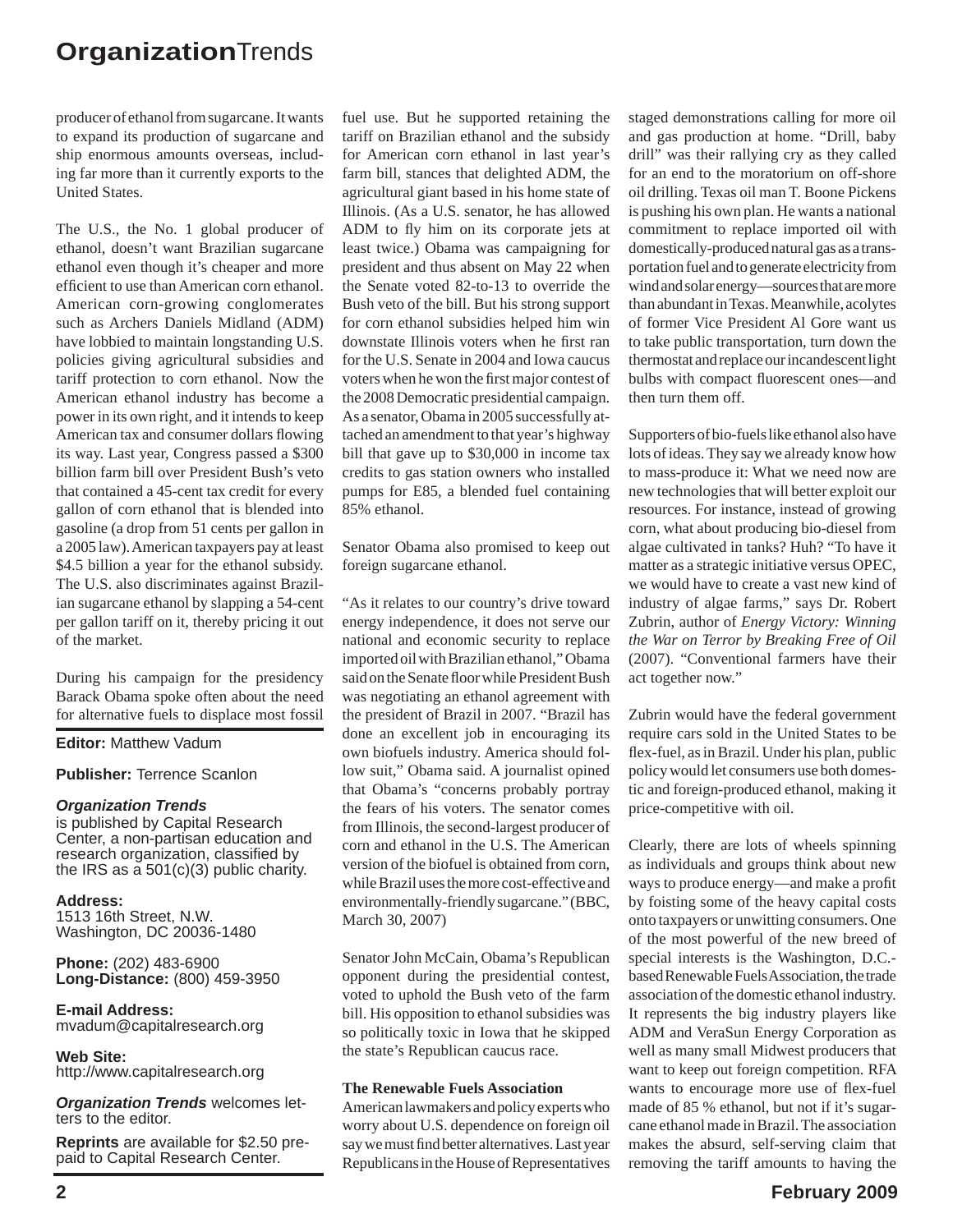U.S. support Brazilian producers. Said an RFA spokesman, "It's not about free trade, but fair trade."

RFA publications emphasize the benefits of ethanol refining plants to farmers and small towns. "We used to plant half corn and half soybeans," South Dakota farmer Dave Dietrich says in one glossy RFA report. "Now that the plant is operating, we are planting about 92% corn with almost all the harvest going to VeraSun." Dietrich adds, "We're getting 20 cents to 25 cents more for each bushel we produce. And our land values are increasing as well."

Such high praise appeals to politicians. The domestic ethanol industry cultivates the support of both Republican and Democratic politicians, especially in the Midwest but also among urban liberals. The Congressional Biofuels Caucus, which supports the industry, counts 12 senators (from Kentucky Republican Jim Bunning to Iowa Democrat Tom Harkin) and 37 representatives (from Speaker Nancy Pelosi and Michigan Democrat John Conyers to Iowa Republican Steve King) among its members.

At the same time, the ethanol industry appeals to urbanites who are infatuated with environmentalism, afraid of global warming, and eager for breakthroughs in "green" technology. "[A]gricultural wastes today cornstalks, switchgrass, citrus waste, wood chips—are going to be the ethanol feedstocks of tomorrow," says the RFA report.

Tellingly, the Renewable Fuels Association is a member of the Chicago Climate Exchange, the voluntary cap-and-trade program for pricing trade in greenhouse gases produced by burning fossil fuels. Members of the Exchange look forward to the profitable day when the federal government enacts a mandatory cap-and-trade system. (For more on carbon-restriction profi teering, see *Foundation Watch*, October and August 2008, and *Organization Trends*, June 2008.)

The RFA is happy with President Obama's environmental appointees. "The energy and environmental challenges facing this country are formidable, but not insurmountable. We are confident that the energy and environmental team President-elect Obama

is assembling shares his vision of a diverse energy portfolio that capitalizes upon America's great ingenuity and productivity. Ethanol, today largely derived from grain, is a key component in this nation's energy transition to homegrown renewable liquid fuel sources…," it said. Of course, former Iowa governor Tom Vilsack's selection to be secretary of agriculture is a star pick. Vilsack is a biofuels booster (although he was co-chairman of a Council on Foreign Relations task force that recommended phasing out subsidies for corn ethanol and reducing tariffs on Brazilian sugar ethanol).

In commenting on the nominations of Dr. Stephen Chu, Lisa Jackson, and Carol Browner to be energy secretary, EPA head, and energy "czar," respectively, the RFA released the following statement on Dec. 11: "Judging by the reported nominations of these well-qualified individuals, we believe President-elect Obama fully intends to build upon the successes renewable energy technologies like ethanol are achieving. We look forward to working with the Obama Administration to make the renewable fuels vision the president-elect detailed during the campaign a reality."

Like the rest of the economy, the ethanol industry is now going through hard times. After riding high, ethanol prices cratered along with oil prices as the demand for fuel took a dive. VeraSun Energy, which opened a new ethanol plant in Iowa in 2007, with Senator Obama in attendance, filed for Chapter 11 bankruptcy protection at the end of October. Ironically, it attributes "a dramatic spike in corn costs" to its third quarter losses.

However, the Renewable Fuels Association is so well connected in Washington that it may receive a federal bailout this year. On Dec. 24 the Wall Street Journal reported that the Renewable Fuels Association "is seeking \$1 billion in short-term credit from the government to help plants stay in business and up to \$50 billion in loan guarantees to finance expansion. The lobby would also like Congress to ease the 10% limit on how much ethanol can be added to gasoline for conventional cars and trucks – never mind the potential damage to engines from such an unproven mix." The story notes that some state governments are considering raising

the ethanol mandate to 20%, even though General Motors warned that using such fuel would void the warranties on its cars.

After investing billions to subsidize a moneylosing industry, is it likely that Washington lawmakers will let ethanol producers collapse? As the Obama administration crafts its plans for "fiscal stimulus," it's hard to believe that the former senator from Illinois won't be attentive to the needs of corn growers and ethanol refiners.

### **Washington's Bi-Partisan Ethanol Lobby On the Attack**

The 33,000-member National Corn Growers Association and the American Coalition for Ethanol ACE) are naturally anxious for continued Washington protection. ACE, which presents itself as the grassroots voice of the ethanol industry representing 1,500 producers, suppliers and investors, pushes for legislation requiring Americans to pay for more ethanol. It wants the government to mandate an increase in the percentage of ethanol that must be mixed into gasoline sold in the U.S., a move that would increase travel costs because American ethanol costs more than gasoline. ACE has a list of key federal policies that it keeps tabs on, including the Renewable Fuels Standard (puts more ethanol into gasoline), the Volumetric Ethanol Excise Tax Credit (gives a tax credit for gasolineethanol blends), the Small Ethanol Producer Credit, and the secondary offset tariff on ethanol imports (stops foreign ethanol from being competitive with domestic ethanol).

Then there is the National Commission on Energy Policy (NCEP), which uses the cover of bi-partisanship to promote federal government controls over energy planning. Its co-founders include Republican Senator Bob Dole from the corn-rich state of Kansas, and former Senate majority leader Tom Daschle, the South Dakota Democrat is President Obama's pick for secretary of health and human services. NCEP is bankrolled by the William and Flora Hewlett Foundation. (NCEP was profiled in "The National Commission on Energy Policy: 'Bipartisanship': The Cover for a Government Energy Takeover," by Max Borders, *Organization Trends*, September 2007.)

One of the commission's priorities is to give more government subsidies to fuel-growing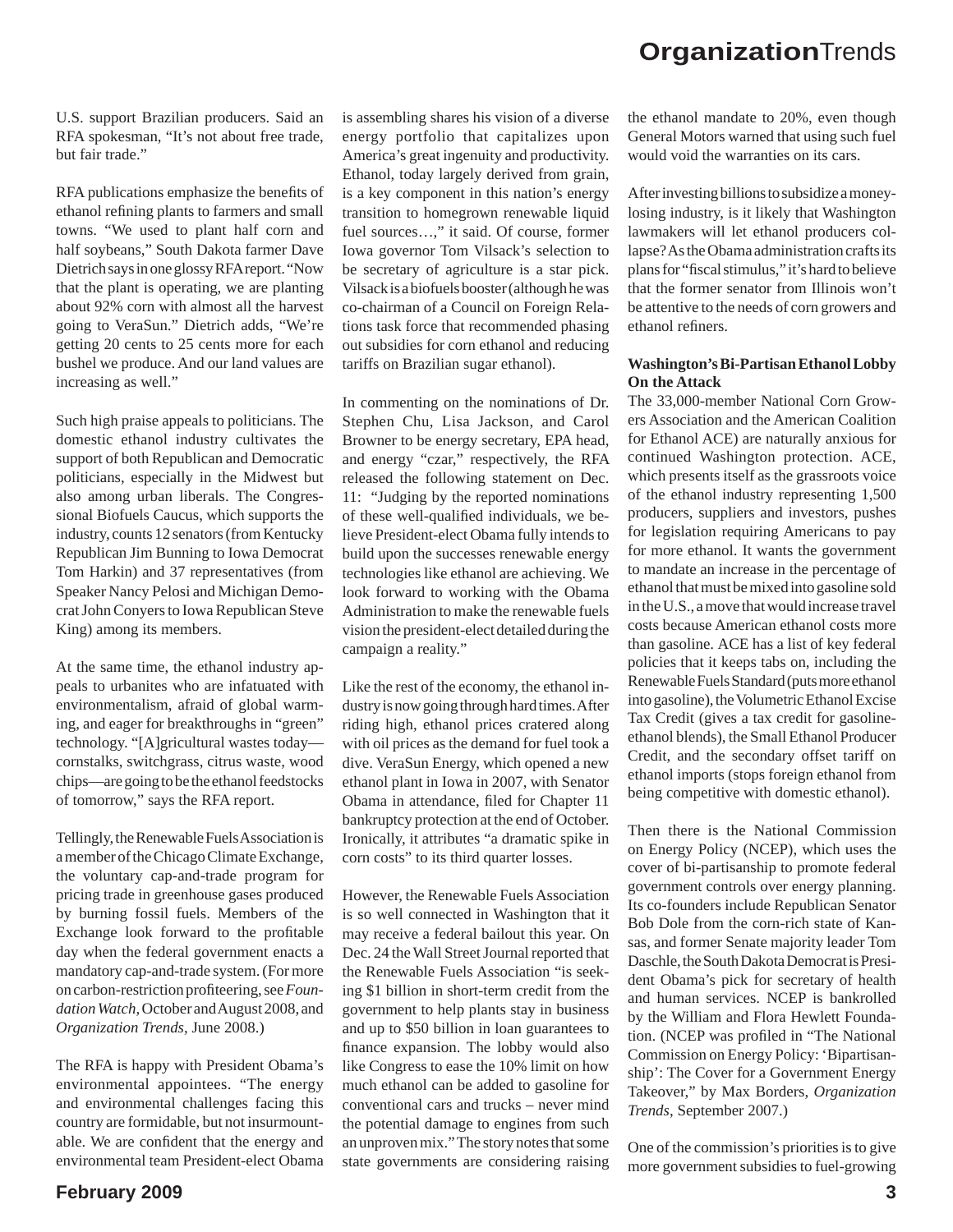American farmers at American taxpayers' expense. NCEP exploits the global warming fad, arguing that ethanol emits 25% less carbon dioxide than gasoline. (Brazilian industry groups claim sugarcane ethanol production emits only 10% of the greenhouse gases that gasoline does.) Under the Dole-Daschle plan, farmers would receive credits, paid for by American manufacturers, for reducing carbon emissions or planting crops that absorb more carbon dioxide than they emit.

Last June Dole and Daschle made explicit the linkage between taxing consumers for using oil-based gasoline and subsidizing farmers for producing corn ethanol. The mechanism is a cap-and-trade mandate. They wrote in a joint report: "Political leaders, members of the business community, and the general public increasingly expect that restrictions on emissions of greenhouse gases (GHGs) will be needed to address the problem of global warming. As Congress moves forward in the near future to draft and debate climate change legislation, American agriculture can play an important role in shaping the eventual policy outcome—and specifically, in ensuring that any future U.S. cap-and-trade program fairly credits farmers and ranchers for GHG reductions and allows them to participate in a new national market for carbon credits. The stakes are extremely high for America's agricultural producers. Done well, a national GHG emissions control policy can provide a new *multi-billion dollar per year market opportunity for farmers*." (italics added)

### **Flying Down to Rio**

When I visited Brazil in December, I rode around in a friend's car that takes four kinds of fuel: gasoline, ethanol, a gasoline-ethanol blend, and natural gas. In the big cities, natural gas is easy to find at filling stations, and my friend can choose whatever fuel suits him best in terms of price and performance.

Until recently, ethanol has been a great moneymaker for the Brazilian economy, and most people I spoke with expect it to return to profitability. "We're still doing well," a financier at a hedge fund told me in Rio de Janeiro. "But we are going through some very difficult times because of our dependence on the United States and Europe." Ethanol prices have declined with the global economy and Brazilian producers admit that oil must



**Ethanol critic Kenneth P. Green of the American Enterprise Institute**

stay above \$40 a barrel for their product to be competitive. About 30% of Brazil's automobile fleet is still gasoline-only.

Brazilians believe they need more access to First World markets to prosper. But when American politicians block Brazil's ethanol exports to the U.S., they create market distortions and create new vested interests. For example, a Brazilian ethanol producer recently signed a major deal with a company in Peru to distill its ethanol there because Peru has a free trade agreement with the United States. Obviously, routing sugarcane across the Andes is not the most cost-effective way to get ethanol to the United States, but it avoids the U.S. tariff (although American corn ethanol still enjoys a government subsidy.) The end result? The American consumer will pay more for Brazilian sugarcane ethanol than he would if it were imported directly from Brazil, while the Brazilian and Peruvian producers and Peru's government gain a vested interest in the inefficient status quo.

Jamaica already has a vested interest in keeping Brazilian ethanol tied in knots. This small island nation is a major sugarcane grower and it wants to export large amounts of sugarcane ethanol to the United States without competition from Brazil. As Jamaica's Sunday Observer noted (Nov. 2, 2008), "Jamaica ethanol exports to the U.S. market, under the CBI [Caribbean Basin Initiative], benefit from a duty-free access, while Brazilian ethanol attracts a 54-U.S. cent-per-gallon tariff for entry. The island, as a consequence, is attractive to Brazilian energy companies that seek to reroute the fuel as the tariff restriction pushes up the price of ethanol imported directly into the U.S. from the South American country."

Even ADM is hedging its bets. It supports the tariff on imports but has begun to invest in the Brazilian sugarcane industry.

### **Conclusion**

Even if it is seldom mentioned, protecting the U.S. corn ethanol industry and corn growers will be a priority for the Obama administration. During the campaign, Obama energy adviser Heather Zichal said as much. Bloomberg quoted (Nov. 6) Zichal saying that Obama plans to continue Bush's goal requiring that fuel producers use a minimum of 36 billion gallons of biofuels by 2022. The Obama administration will direct as much support to the domestic ethanol industry as the Bush administration provided, including tax credits aimed at increasing consumption, she said.

Zichal echoed Obama in touting renewable fuel as a source of "green jobs" and an alternative to foreign oil. "Obama recognizes how important the renewable and biofuels industry is to creating jobs and meeting our goal of reducing dependence on foreign oil," she said. "He's fully committed to it and sees tremendous value in the renewable fuels standard and continuing down this path."

*Joseph A. D'Agostino is a Washington, D.C.-based freelance journalist currently writing a book tentatively titled* Triumph of Patriarchy*. He is a former Associate Editor of Human Events and former Vice President for Communications at Population Research Institute.*

*OT*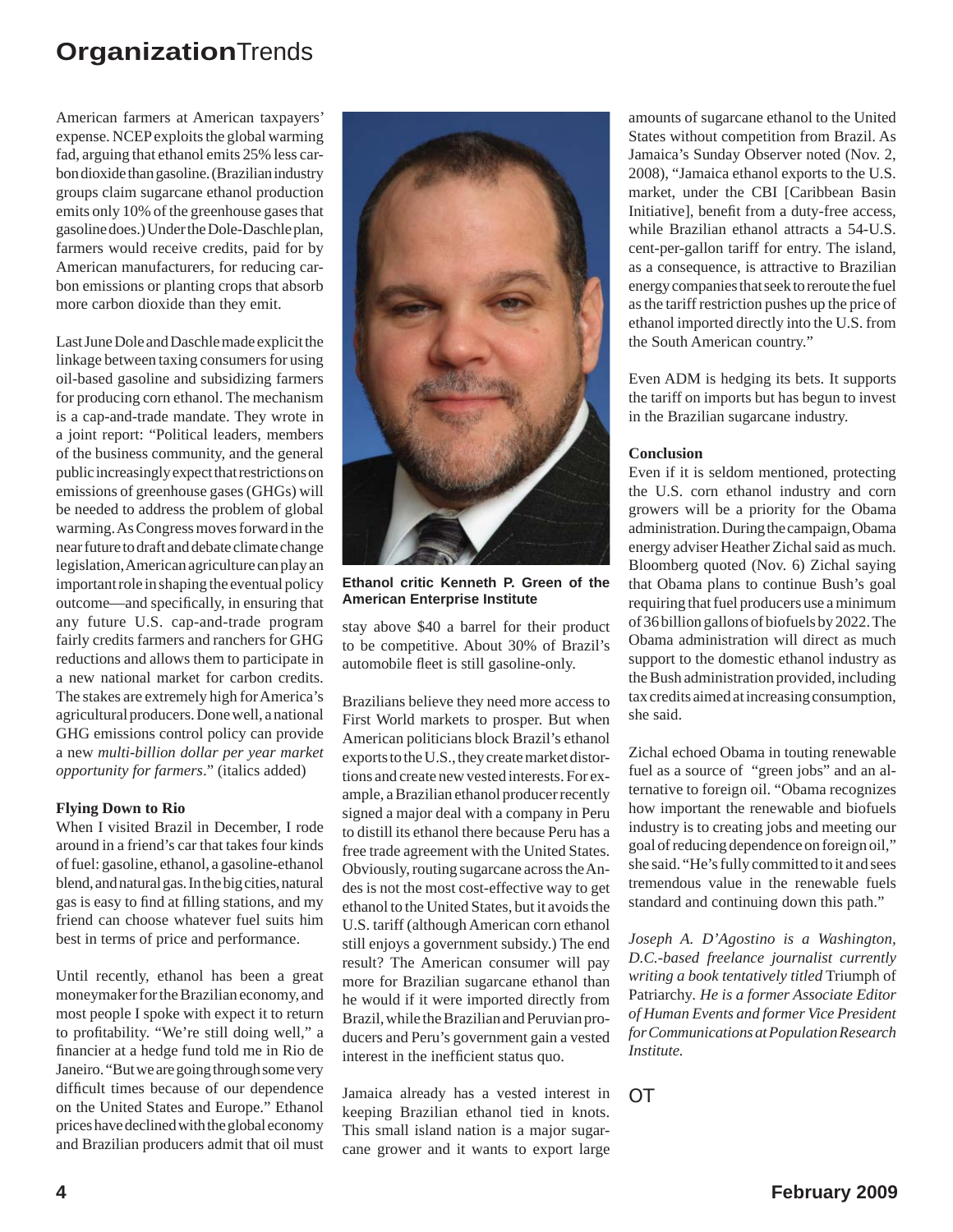## **The Problem with Corn Ethanol**

The unfortunate fact is corn ethanol is an inefficient fuel. A 2002 study from the U.S. Department of Agriculture found that corn ethanol yields only 1.34 units of energy for every unit of energy used to produce it. (See "The Energy Balance of Corn Ethanol: An Update," at http://www.transportation.anl.gov/pdfs/AF/265.pdf.) Other experts estimate that the ratio is closer to 1:1. Sugarcane ethanol, by contrast, can yield 8.3 units of energy for every unit used to produce it. (New York Times, April 10, 2006)

Another unhappy fact: Using corn for fuel converts American farmland from food production to ethanol production. About onethird of the U.S. corn crop is used to produce ethanol fuel, and that has led to an increase in corn prices that hurts people in poor countries. Experts at the UN's Food and Agriculture Organization and the World Bank have blamed spiking corn prices as a cause of last year's food crisis.

Everyone from President Obama to the Illinois Corn Growers Association calls corn ethanol a "bridge" to cellulosic ethanol, which, because it is made from switchgrass and agricultural waste, has no impact on food production. But the technology needed for large-scale cost-effective production of cellulosic ethanol does not exist. Dr. Kenneth P. Green, resident scholar at the American Enterprise Institute, says corn ethanol is a bridge to nowhere. "It is not in any way, shape, or form a sustainable fuel. The idea that it is a bridge to cellulosic ethanol is a fantasy."

Despite the eagerness of Brazil, Peru, Jamaica and other nations to provide a cheaper alternative to corn-derived ethanol that doesn't discourage domestic food production, U.S. ethanol consumers are stuck with corn for now. "There is both a tariff on Brazilian ethanol and multiple subsidies for producing American corn-based ethanol," says Green. "The net effect of them is to make Brazilian sugarcane ethanol non-competitive." Asked if sugarcane ethanol is being kept out of the country for political reasons or for sound policy reasons, Green says, "It's 90% the former and 10% the latter."

Green is no fan of ethanol. "Ethanol production is extremely hard on the environment," he says. "Ethanol production creates huge amounts of water pollution, air pollution." "You need too much switchgrass or other sources, it takes too long to ferment it and produce sugar; it's too long a process for cellulosic ethanol to be feasible," he says.

President Obama "talks more about wind and solar than he does about ethanol. But the technology is just not there. Like all renewables, ethanol will be good for certain niche markets," and nothing more, Green says.

Ethanol advocates credit Brazil's switch to sugarcane ethanol with helping to insulate the country from oil shocks. But according to a 2008 National Bureau of Economic Research study, "Oil production was responsible for three-quarters of the energy wealth created by Brazil's energy development over the last twenty-eight years." (See: http://www.aei.org/docLib/20081212\_IsSugarSweeteratthePump.pdf.)

Relying on Brazilian sugarcane means America remains dependent on foreign sources of fuel. South America may seem less volatile than the Middle East but, says Green, becoming dependent on imported ethanol means other nations "still can jerk you around."

*-JAD*

# *Understanding the Nonprofit World*

Capital Research Center's new *Guide to Nonprofi t Advocacy* surveys more than 100 key nonprofit public interest and advocacy organizations shaping U.S. politics and society today. Although the law prohibits  $501(c)(3)$  nonprofits from lobbying and political spending, this year nonprofits are working aggressively through  $501(c)(4)$  and  $527$  affiliates and umbrella groups to pass laws and elect candidates.

\$15.00, to order call 202-483-6900 or visit http://www.amazon.com/shops/capital\_research or mail your check and book order to: Capital Research Center, 1513 16th Street, NW, Washington, DC 20036

**Please remember Capital Research Center in your will and estate planning.** 

> **Thank you for your support.**

*Terrence Scanlon* **President**